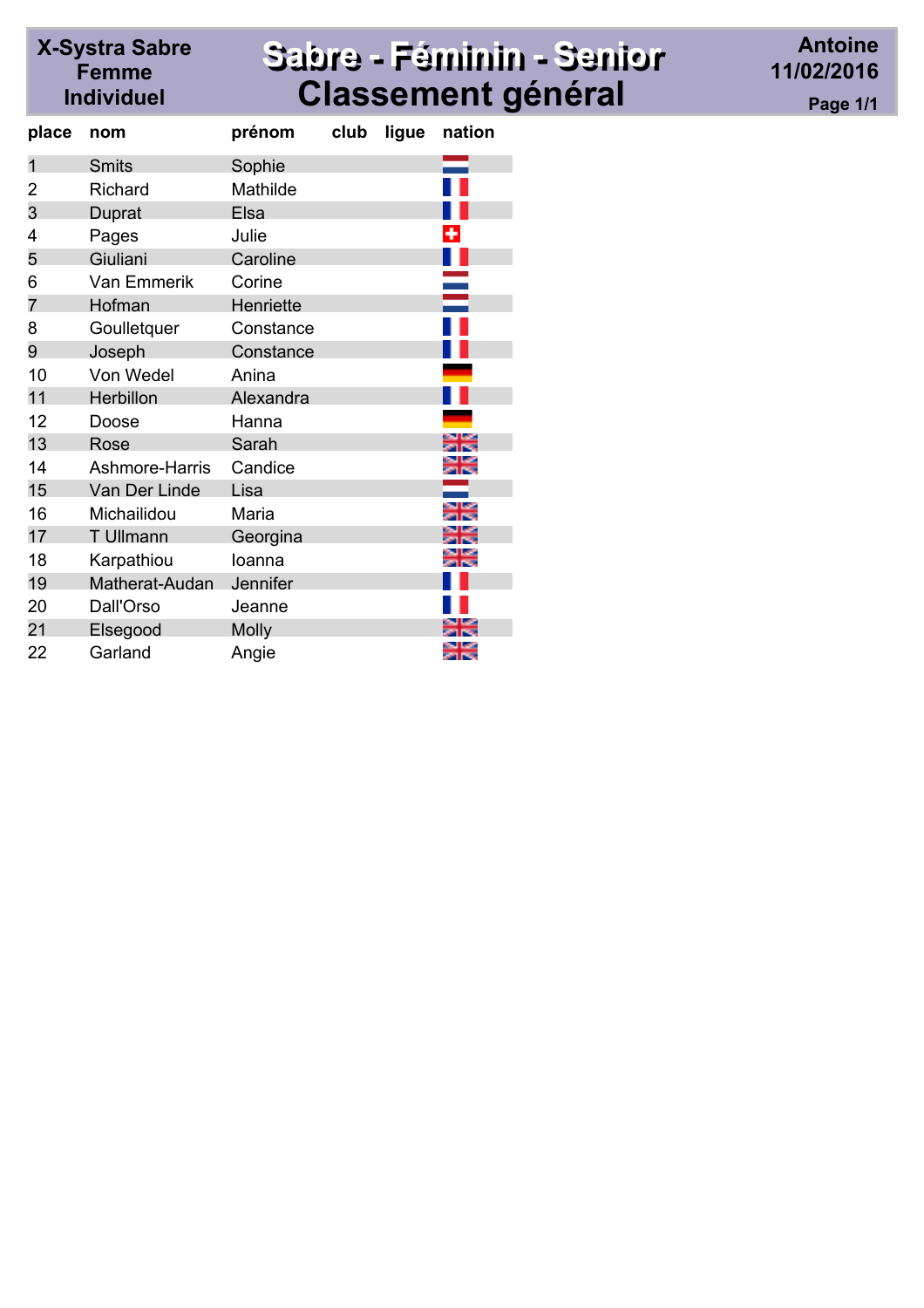## Sabre - Masculin - Senior **Classement général**

**Antoine** 12/02/2016 Page 1/2

| place          | nom             | prénom               | club | ligue | nation |
|----------------|-----------------|----------------------|------|-------|--------|
| 1              | <b>Schwarz</b>  | Gilbert              |      |       |        |
| 2              | Glancy          | Jonathan             |      |       | ≽ਵ     |
| 3              | Le Corre        | Ambroise             |      |       |        |
| 4              | Roux            | <b>Maxime</b>        |      |       |        |
| 5              | Freysselinard   | Philippe             |      |       |        |
| 6              | Chemiere        | Romain               |      |       |        |
| $\overline{7}$ | Call            | Florian              |      |       |        |
| 8              | Cooper          | Sam                  |      |       | ਸ਼ਵ    |
| 9              | Claver          | <b>Vivek</b>         |      |       |        |
| 10             | Waleka          | Oliver               |      |       |        |
| 11             | <b>Bereuter</b> | Roman                |      |       |        |
| 12             | Soyer-Malherbe  | Thibault             |      |       |        |
| 13             | Peyret          | Louis                |      |       |        |
| 14             | Geny            | Romain               |      |       |        |
| 15             | <b>Boniteau</b> | Adrien               |      |       |        |
| 16             | Potter          | James                |      |       | ≍≍     |
| 17             | Perrin          | Philippe             |      |       |        |
| 18             | Turner          | Craig                |      |       | 지역     |
| 19             | Vallet          | Alexandre            |      |       |        |
| 20             | Wang            | Ya                   |      |       | ≍≍     |
| 21             | Lwanzambi       | <b>Daniel Luzolo</b> |      |       | ≽⊯     |
| 22             | Canova          | Pierre-Antoine       |      |       |        |
| 23             | <b>Tantivit</b> | Jay                  |      |       |        |
| 24             | Porino          | Karim                |      |       |        |
| 25             | Hurdubai        | Paul-Bogdan          |      |       |        |
| 26             | Chan            | Dominic              |      |       |        |
| 27             | Schroeder       | <b>Marcus</b>        |      |       |        |
| 28             | Yue             | Arthur               |      |       | sh.    |
| 29             | Gibb            | Alastair             |      |       | 을      |
| 30             | <b>Markus</b>   | <b>Bence</b>         |      |       |        |
| 31             | Nicole          | Jean-Alexandre       |      |       |        |
| 32             | Pereira         | Jason                |      |       | ≍      |
| 33             | Ogden           | Samuel               |      |       | ≍≍     |
| 34             | Guilbot         | Jerome               |      |       |        |
| 35             | Irvine          | James                |      |       |        |
| 36             | Dmitriev        | Evgeny               |      |       |        |
| 37             | <b>Hawkins</b>  | Philip               |      |       |        |
| 38             | Gillan          | Michael              |      |       |        |
| 39             | Pateman         | Alexander            |      |       | স≍     |
| 40             | Mackintosh      | James                |      |       |        |
| 41             | Thuner          | Jonathan             |      |       |        |
| 42             | Awang           | Michael              |      |       |        |
| 43             | <b>Street</b>   | Matt                 |      |       | ≍≍     |
| 44             | Chaplin         | Ewan                 |      |       |        |
| 45             | <b>Bontemps</b> | Thomas               |      |       |        |
| 46             | Znaty           | Joseph               |      |       |        |
| 47             | Hamilton        | Michael              |      |       | XK     |
| 48             | Yates           | Christopher          |      |       | XK     |

**X-Systra Sabre** 

**Homme** 

**Individuel**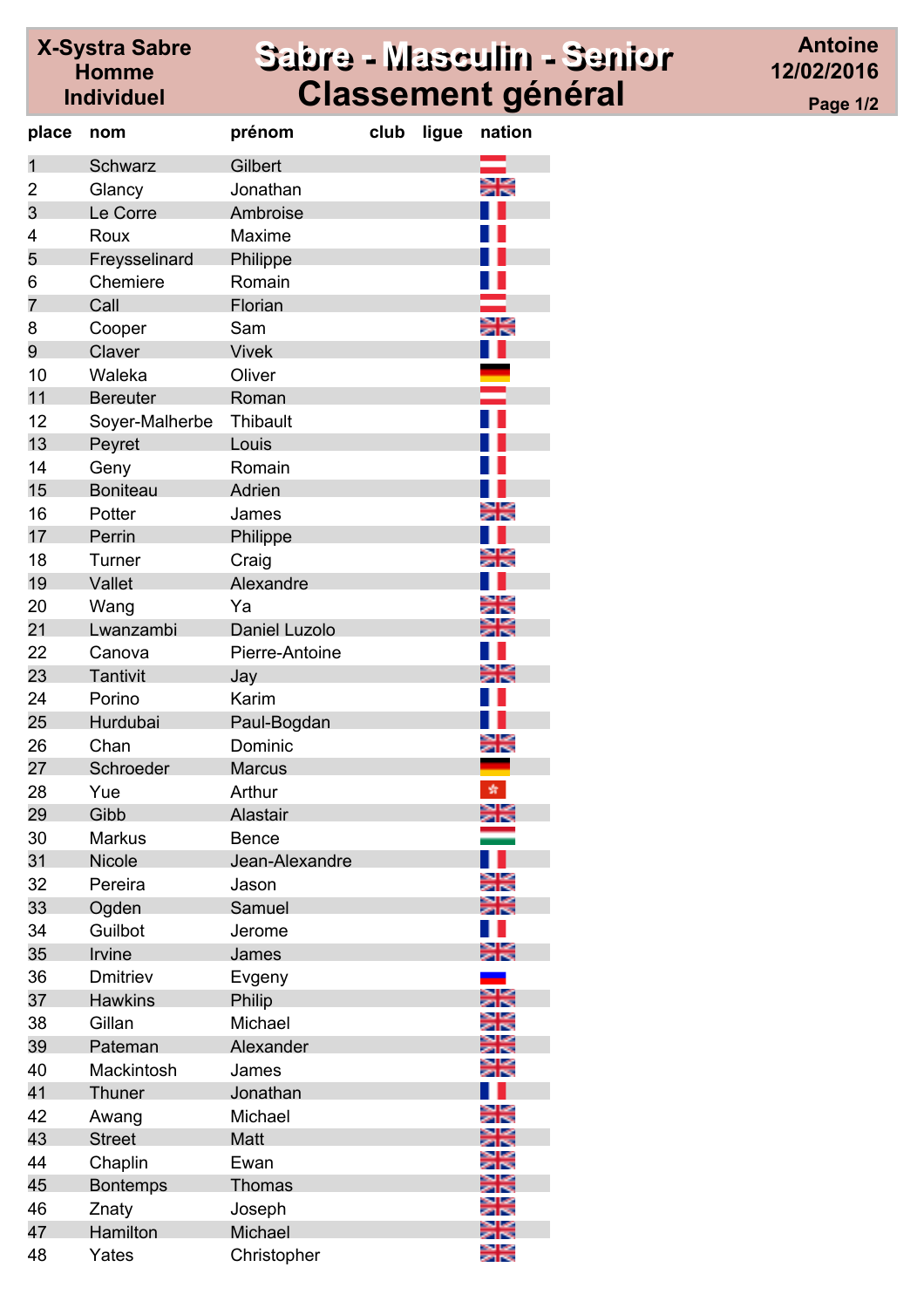#### X-Systra Sabre<br>Homme Sabre - Masculin - Senior **Classement général**

**Antoine** 12/02/2016 Page 2/2

| place nom |              | prénom    | club | ligue | nation |
|-----------|--------------|-----------|------|-------|--------|
| 49        | <b>Hills</b> | Ben       |      |       | ∺€     |
| 50        | Rachwal      | Alexander |      |       | ≽⊯     |
| 51        | Marsden      | Stefan    |      |       |        |

**Individuel**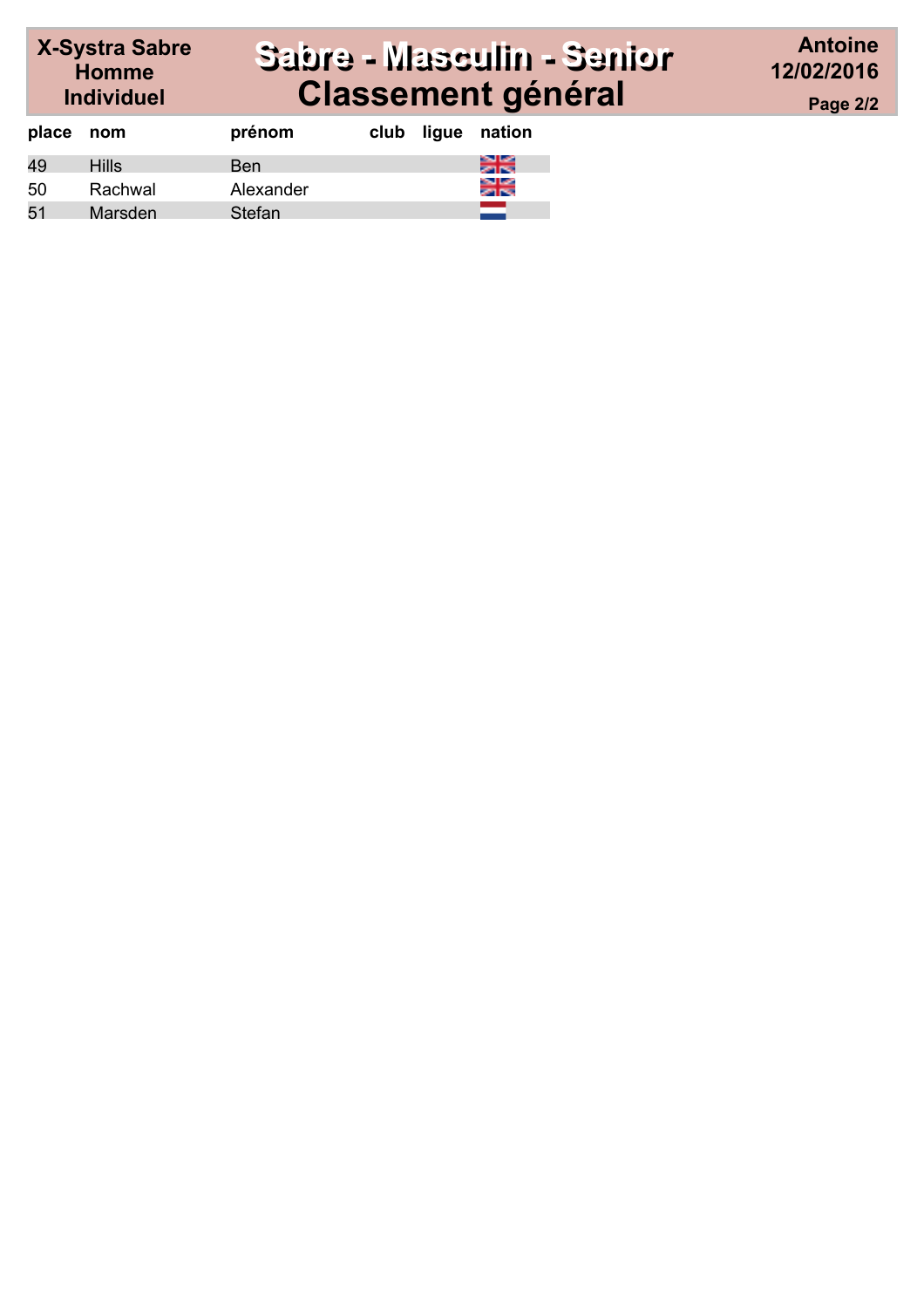# X-Systra Sabre

## Sabre - Masculin - Poussin Liste des présents (5/6)

Antoine 12/02/2016

|          | <b>LISTE des presents (5/6)</b><br>Page 1/1 |           |                                                             |   |  |  |  |    |  |
|----------|---------------------------------------------|-----------|-------------------------------------------------------------|---|--|--|--|----|--|
| présence | nom                                         | prénom    | date de naissance sexe club ligue nation classement licence |   |  |  |  |    |  |
| N        | <b>Surprise motherfuckers</b>               |           |                                                             |   |  |  |  | 16 |  |
| ∜        | <b>Smits</b>                                | Sophie    |                                                             |   |  |  |  |    |  |
| Ĭ        | Hofman                                      | Henriette |                                                             |   |  |  |  | 7  |  |
| S        | Goulletquer                                 | Constance |                                                             |   |  |  |  | 8  |  |
| Ĭ        | Van Der Linde                               | Lisa      |                                                             | ď |  |  |  | 15 |  |
| Ï        | Les as d'ASSAS                              |           |                                                             |   |  |  |  | 25 |  |
| S        | Giuliani                                    | Caroline  |                                                             |   |  |  |  | 5  |  |
| S        | Joseph                                      | Constance |                                                             |   |  |  |  | 9  |  |
| Ĭ        | <b>Herbillon</b>                            | Alexandra |                                                             |   |  |  |  | 11 |  |
| Ï        | <b>Euroslash</b>                            |           |                                                             | ď |  |  |  | 27 |  |
| Ĭ        | Richard                                     | Mathilde  |                                                             | ď |  |  |  | 2  |  |
| ∜        | Ashmore-Harris                              | Candice   |                                                             | ď |  |  |  | 14 |  |
| S        | Karpathiou                                  | loanna    |                                                             | ď |  |  |  | 18 |  |
| Ï        | <b>YOLO</b>                                 |           |                                                             | ď |  |  |  | 28 |  |
| Ĭ        | Van Emmerik                                 | Corine    |                                                             | ď |  |  |  | 6  |  |
| S        | Von Wedel                                   | Anina     |                                                             | ď |  |  |  | 10 |  |
| Ĭ        | Doose                                       | Hanna     |                                                             | ď |  |  |  | 12 |  |
| Ï        | Sabre cats                                  |           |                                                             | ď |  |  |  | 37 |  |
| Ĭ        | Pages                                       | Julie     |                                                             | ď |  |  |  | 4  |  |
| Ĭ        | Michailidou                                 | Maria     |                                                             | ď |  |  |  | 16 |  |
| Ĭ        | T Ullmann                                   | Georgina  |                                                             | ď |  |  |  | 17 |  |
|          | <b>Sheffield</b>                            |           |                                                             | ď |  |  |  | 40 |  |
| S        | Matherat-Audan                              | Jennifer  |                                                             | ď |  |  |  | 19 |  |
| Í        | Elsegood                                    | Molly     |                                                             | ď |  |  |  | 21 |  |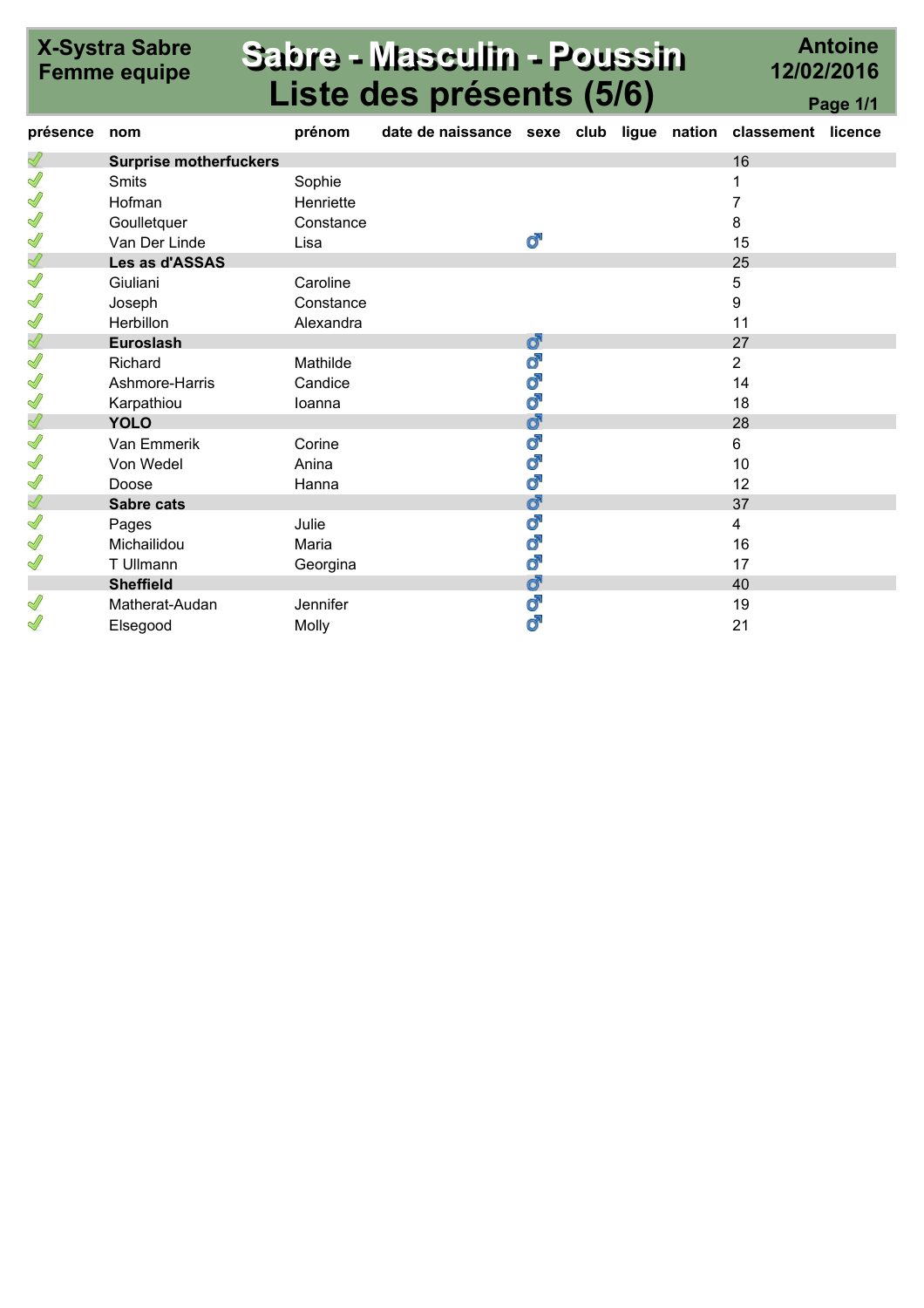#### X-Systra Sabre Homme Individuel

#### Sabre - Masculin - Pupille Liste des présents (18/19)

Antoine 12/02/2016 Page 1/2

| présence nom  |                                       | prénom         | date de naissance sexe club ligue nation classement licence |   |  |                |  |
|---------------|---------------------------------------|----------------|-------------------------------------------------------------|---|--|----------------|--|
| $\mathscr{Q}$ | <b>Unisport Austria</b>               |                |                                                             | ď |  | 19             |  |
| $\mathscr{Q}$ | Schwarz                               | Gilbert        |                                                             | ď |  | 1              |  |
| $\mathscr{Q}$ | Call                                  | Florian        |                                                             | ď |  | $\overline{7}$ |  |
| I             | <b>Bereuter</b>                       | Roman          |                                                             | ď |  | 11             |  |
| $\mathscr{Q}$ | <b>Sheffield first</b>                |                |                                                             | ď |  | 30             |  |
| S             | Glancy                                | Jonathan       |                                                             | ď |  | 2              |  |
| ℐ             | Cooper                                | Sam            |                                                             | ď |  | 8              |  |
| $\mathscr{Q}$ | Wang                                  | Ya             |                                                             | ď |  | 20             |  |
| $\mathscr{Q}$ | Les gaulinettes cendrées              |                |                                                             |   |  | 47             |  |
| $\mathscr{Q}$ | Chemiere                              | Romain         |                                                             |   |  | 6              |  |
| $\mathscr{Q}$ | Vallet                                | Alexandre      |                                                             |   |  | 19             |  |
| $\mathscr{Q}$ | Canova                                | Pierre-Antoine |                                                             |   |  | 22             |  |
| $\mathscr{Q}$ | <b>Fencing Fusion</b>                 |                |                                                             |   |  | 62             |  |
| $\mathscr{Q}$ | Waleka                                | Oliver         |                                                             |   |  | 10             |  |
| $\mathscr{Q}$ | Hurdubai                              | Paul-Bogdan    |                                                             |   |  | 25             |  |
| $\mathscr{Q}$ | Schroeder                             | Marcus         |                                                             |   |  | 27             |  |
| $\mathscr{Q}$ | Guilbot                               | Jerome         |                                                             |   |  | 34             |  |
| $\mathscr{Q}$ | <b>Turbo Blqsters</b>                 |                |                                                             |   |  | 67             |  |
| $\mathscr{Q}$ | Roux                                  | Maxime         |                                                             |   |  | 4              |  |
| $\mathscr{Q}$ | Tantivit                              | Jay            |                                                             |   |  | 23             |  |
| $\mathscr{Q}$ | Mackintosh                            | James          |                                                             |   |  | 40             |  |
| $\mathscr{Q}$ | Marsden                               | Stefan         |                                                             | ď |  | 51             |  |
| $\mathscr{Q}$ | Le bon la brute et le truand          |                |                                                             |   |  | 68             |  |
| $\mathscr{Q}$ | Le Corre                              | Ambroise       |                                                             |   |  | 3              |  |
| $\mathscr{Q}$ | Peyret                                | Louis          |                                                             |   |  | 13             |  |
| $\mathscr{Q}$ |                                       | Paul           |                                                             |   |  | 52             |  |
| $\mathscr{Q}$ | Lengereau<br><b>UCL</b> and co        |                |                                                             |   |  | 75             |  |
| $\mathscr{Q}$ | <b>Boniteau</b>                       | Adrien         |                                                             |   |  | 15             |  |
| S             | Yue                                   | Arthur         |                                                             |   |  | 28             |  |
| $\mathscr{Q}$ | Pereira                               | Jason          |                                                             |   |  | 32             |  |
| $\mathscr{Q}$ | 50 shades of shit                     |                |                                                             | ď |  | 83             |  |
| $\mathscr{Q}$ | Potter                                | James          |                                                             | ď |  | 16             |  |
| $\mathscr{Q}$ | Turner                                | Craig          |                                                             | ď |  | 18             |  |
| $\mathscr{Q}$ | Hills                                 | Ben            |                                                             | ď |  | 49             |  |
| $\mathscr{Q}$ | The Hungary Diemens wanna make France |                |                                                             | ď |  | 96             |  |
| $\mathscr{Q}$ | Geny                                  | Romain         |                                                             | ď |  | 14             |  |
| $\mathscr{Q}$ | Bence                                 | Markus         |                                                             | ď |  | 30             |  |
| I             | Gardenier                             | David          |                                                             | ď |  | 52             |  |
| Ï             | <b>Imperial sabre</b>                 |                |                                                             | ď |  | 109            |  |
| $\mathscr{Q}$ | Chan                                  | Dominic        |                                                             | ď |  | 26             |  |
| $\mathscr{Q}$ | Gillan                                | Michael        |                                                             | ď |  | 38             |  |
| $\mathscr{Q}$ | <b>Bontemps</b>                       | Thomas         |                                                             | ď |  | 45             |  |
| $\mathscr{Q}$ | <b>DMJ</b>                            |                |                                                             | ď |  | 110            |  |
| $\mathscr{Q}$ | Lwanzambi                             | Daniel Luzolo  |                                                             | ď |  | 21             |  |
| $\mathscr{Q}$ | <b>Street</b>                         | Matt           |                                                             | ď |  | 43             |  |
| S             | Znaty                                 | Joseph         |                                                             | ď |  | 46             |  |
| $\mathscr{Q}$ | <b>Ebbsfleet Sabre</b>                |                |                                                             | ď |  | 112            |  |
| $\mathscr{Q}$ | Ogden                                 | Samuel         |                                                             | ď |  | 33             |  |
| $\mathscr{Q}$ | Hawkins                               | Philip         |                                                             | ď |  | 37             |  |
| $\mathscr{Q}$ | Awang                                 | Michael        |                                                             | ď |  | 42             |  |
| $\mathscr{Q}$ | On s'en fout                          |                |                                                             |   |  | 116            |  |
| $\mathscr{Q}$ | Soyer-Malherbe                        | Thibault       |                                                             |   |  | 12             |  |
| $\mathscr{I}$ | Mofakhami                             | Malo           |                                                             |   |  | 52             |  |
| $\mathscr{Q}$ | Peyret                                | Mayeul         |                                                             |   |  | 52             |  |
| Ï             | <b>Stesa</b>                          |                |                                                             | ් |  | 117            |  |
| $\mathscr{Q}$ | Porino                                | Karim          |                                                             | ď |  | 24             |  |
| $\mathscr{Q}$ | Thuner                                | Jonathan       |                                                             | ď |  | 41             |  |
| $\mathscr{Q}$ | Bouquet                               | Antoine        |                                                             | ď |  | 52             |  |
| $\mathscr{Q}$ | <b>Water to Wine</b>                  |                |                                                             | ď |  | 118            |  |
| $\mathscr{Q}$ | Gibb                                  | Alastair       |                                                             | ď |  | 29             |  |
| $\mathscr{Q}$ | Pateman                               | Alexander      |                                                             | ් |  | 39             |  |
| $\mathscr{Q}$ | Rachwal                               | Alexander      |                                                             | ් |  | 50             |  |
| Ï             | Les tontons flingueurs                |                |                                                             |   |  | 121            |  |
| $\mathscr{Q}$ | Perrin                                | Philippe       |                                                             |   |  | 17             |  |
| $\mathscr{Q}$ | Vermander                             | Louis          |                                                             | ď |  | 52             |  |
| $\mathscr{Q}$ | Maussang                              | Kenneth        |                                                             |   |  | 52             |  |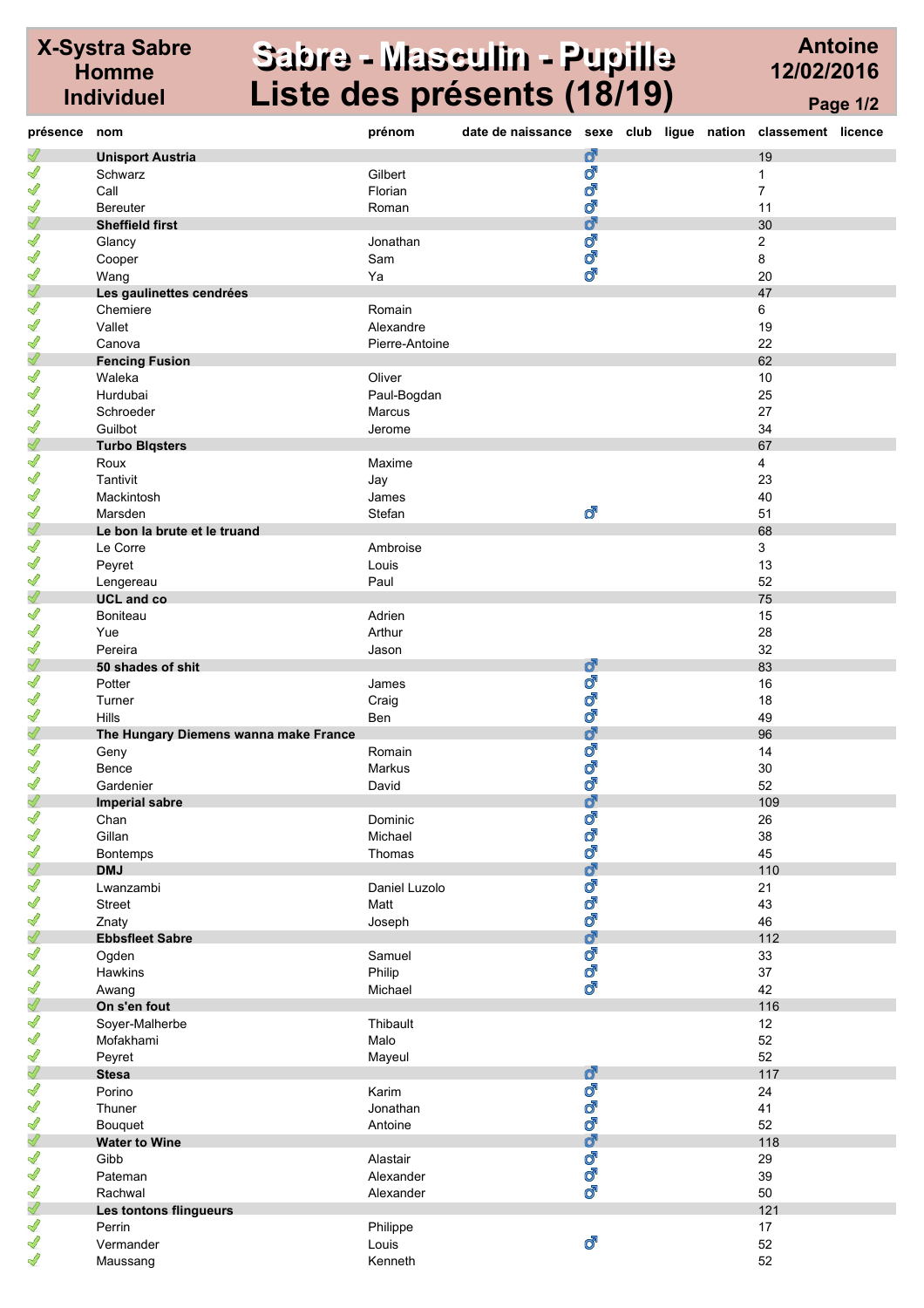#### X-Systra Sabre Sabre - Masculin - Pupille Liste des présents (18/19)

Homme Individuel

#### Antoine 12/02/2016 Page 2/2

| présence      | nom                    | prénom      | date de naissance sexe club ligue nation classement licence |   |  |     |  |
|---------------|------------------------|-------------|-------------------------------------------------------------|---|--|-----|--|
| $\mathscr{Q}$ | Vermander              | Pierre      |                                                             |   |  | 52  |  |
| $\mathscr{Q}$ | <b>Sheffield uni B</b> |             |                                                             | đ |  | 130 |  |
| $\mathscr{Q}$ | Irvine                 | James       |                                                             | O |  | 35  |  |
| $\mathscr{Q}$ | Hamilton               | Michael     |                                                             | Ø |  | 47  |  |
| $\mathscr{Q}$ | Yates                  | Christopher |                                                             |   |  | 48  |  |
| $\mathscr{Q}$ | Les pirates            |             |                                                             |   |  | 156 |  |
| $\mathscr{Q}$ | Barazer                | Guillaume   |                                                             |   |  | 52  |  |
| $\mathscr{Q}$ | Dubourthoumieu         | Robin       |                                                             |   |  | 52  |  |
| $\mathscr{Q}$ | Lemay                  | Quentin     |                                                             |   |  | 52  |  |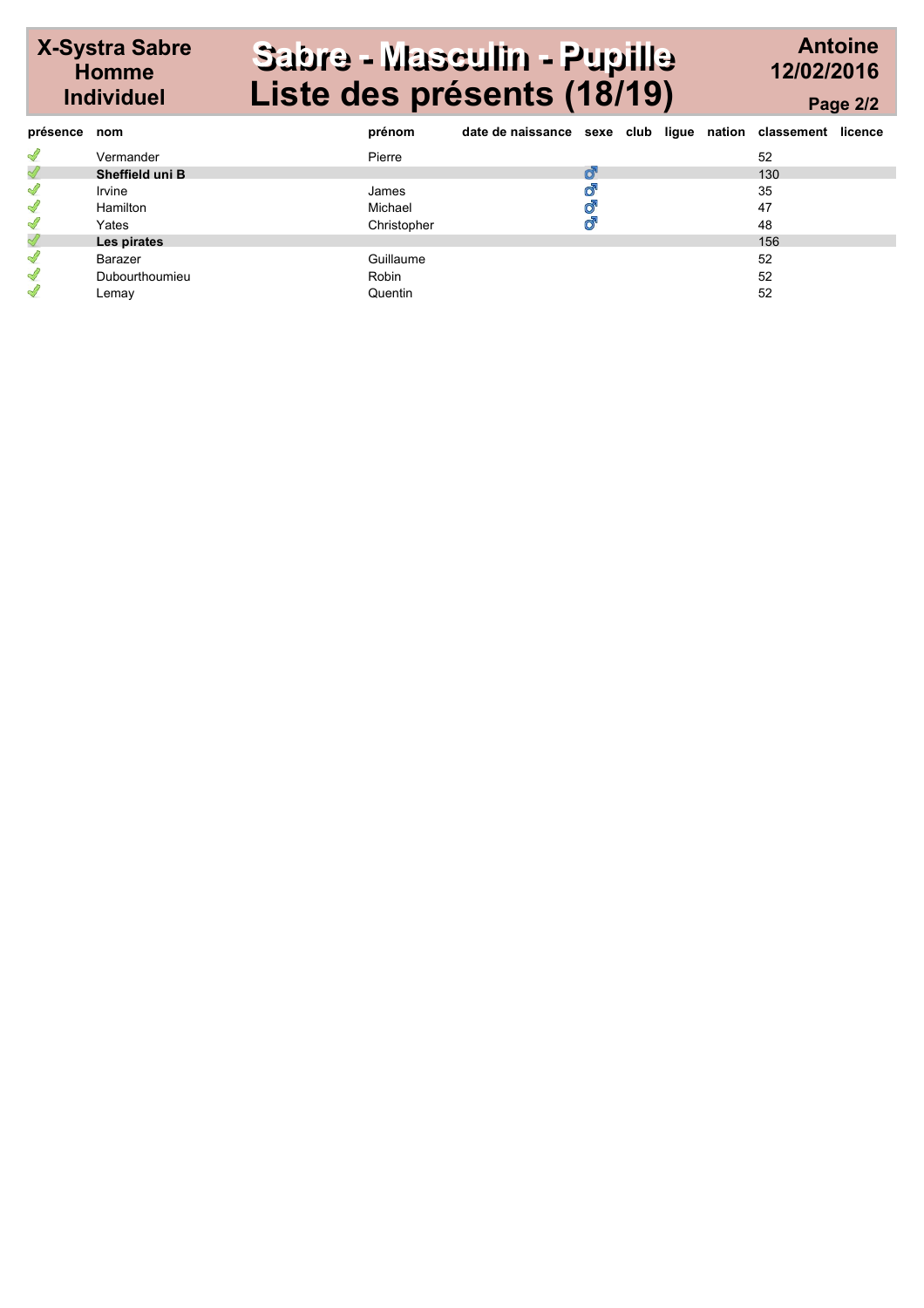# X-Systra Sabre<br>Femme equipe

## Sabre - Masculin - Poussin **Classement général**

| place nom |                        | prénom club ligue nation |  |  |
|-----------|------------------------|--------------------------|--|--|
|           | Surprise motherfuckers |                          |  |  |
|           | Euroslash              |                          |  |  |
| 3         | YOLO                   |                          |  |  |
|           | Les as d'ASSAS         |                          |  |  |
|           | Sabre cats             |                          |  |  |